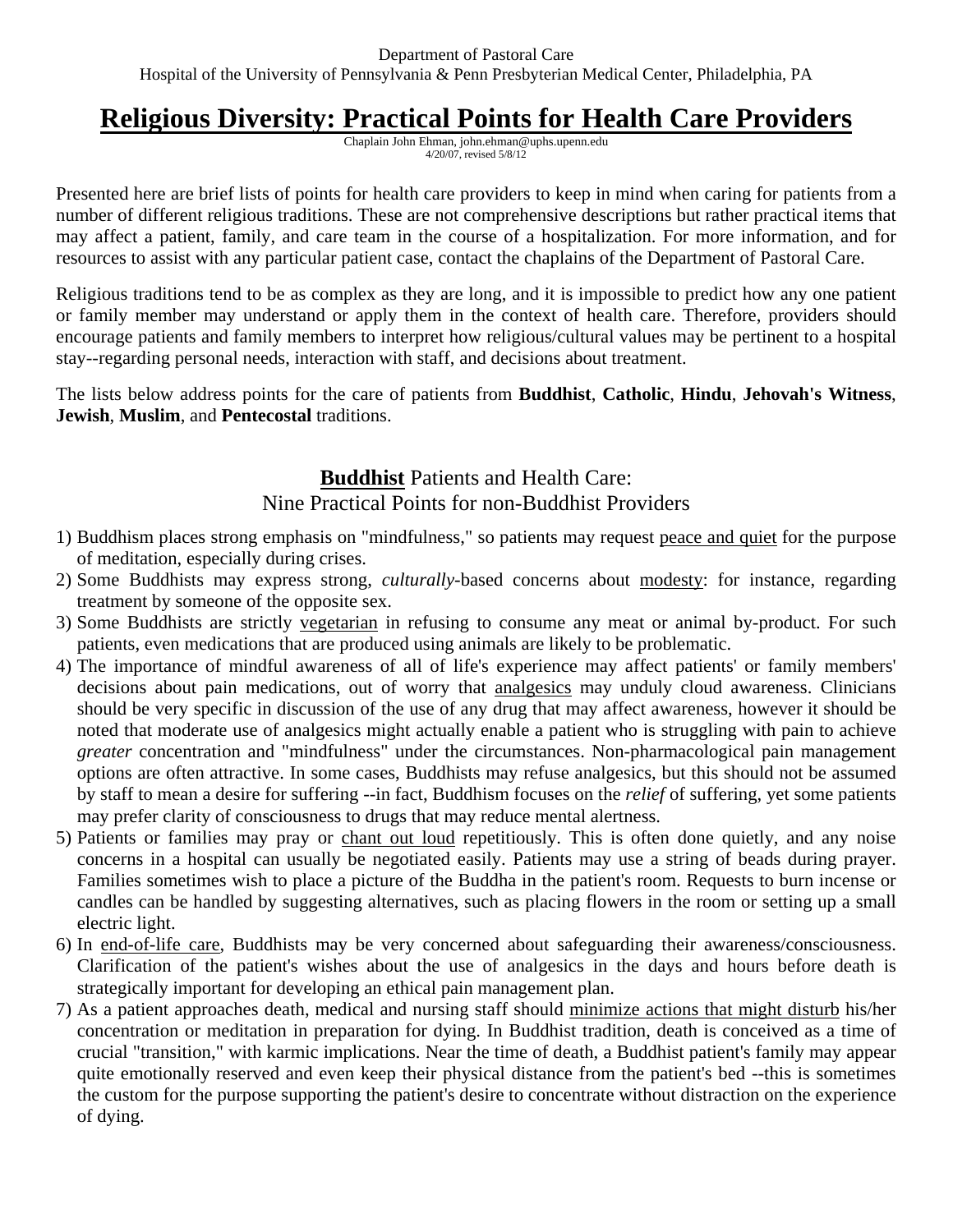- 8) After the patient has died, staff should try to keep the body as still as possible and avoid jostling during transport. Buddhism teaches that the body is not immediately devoid of the person's spirit after death, so there is continued concern about disturbing the body. Such belief may also be an impediment to discussion of organ donation.
- 9) Families may request that, after a patient has died, the patient's body be kept available to them for a number of hours, for the purpose of religious rites. All such requests should be negotiated carefully, maximizing the opportunity for accommodation in recognition of the religious significance.

## **Catholic** Patients and Health Care: Eight Practical Points for non-Catholic Providers

- 1) Sacraments and blessings by a Catholic priest are highly important, especially before surgery or whenever there is a perceived risk of death. The sacramental requests most often made by patients are for "Sacrament of the Sick" (what some Catholics may think of as "Last Rites"), Confession, and Holy Communion (Eucharist) --the latter, however, does not have to offered by a priest but may be offered by an authorized lay Catholic Eucharistic Minister.
- 2) If a patient is near death, there may be an urgent request for a Catholic priest to offer "Sacrament of the Sick" (which some Catholics may call "Last Rites"). Even if the sacrament has already been offered, there may still be a request for a priest to offer prayers and bless the patient.
- 3) Baptism: All requests for the sacrament of baptism should be relayed to a Catholic priest, but in the case of an infant who is likely to die before a priest can arrive, such an infant may be baptized by any person with proper intent --the person would say, "[*name of infant*], I baptize you in the name of the Father, and of the Son, and of the Holy Spirit," pouring a small amount of water over the infant's head three times. A report of such an emergency baptism should be made to the local Catholic parish priest.
- 4) Patients may request Holy Communion (Eucharist) prior to surgery. While a Catholic priest or Eucharistic Minister would typically offer such a patient only a *tiny* portion of a wafer, patents who are NPO (to have nothing by mouth) should have this request approved by the care team as medically safe.
- 5) Some patients may keep with them religious objects, such as a rosary (a loop of beads with a crucifix, used for prayer), a scapula (a small cloth devotional pendant), or a religious medal. If patients request that such an object remain with them during medical procedures, discuss the option of placing the object in a sealed bag that can be kept on or near the patient. If an object is metal and the patient is having a radiological procedure or test (like an MRI scan), ask the patient or family if they can bring in a non-metal substitute.
- 6) Interruption of religious practices, such as regular attendance at Mass or special observance of special holy days, may be highly stressful to Catholic patients. Discuss contacting clergy and/or a hospital chaplain.
- 7) Patients may have moral questions about treatment decisions, often about the withholding/withdrawing of life-sustaining treatment. Catholic teaching does *not* generally require any treatment considered "extraordinary means," but a priest may offer authoritative guidance in specific situations. Within families, there may be diverse opinions about Catholic moral teaching, and differences sometimes fall along age cohort lines because of the Second Vatican Council's many changes, occurring in the 1960s.
- 8) Patients may request non-meat diets, especially during the late-winter time of Lent (the 40 days before the festival of Easter).

## **Hindu** Patients and Health Care: Eight Practical Points for non-Hindu Providers

- 1) Hindu patients may express strong, culturally-based concerns about modesty, especially regarding treatment by someone of the opposite sex. Genital and urinary issues are often not discussed with a spouse present.
- 2) Hindus are often strictly vegetarian in refusing to consume any meat or animal by-products. For such patients, even medications that are produced using animals are likely to be problematic. Some Hindus may also refrain from eating certain vegetables, like onions or garlic.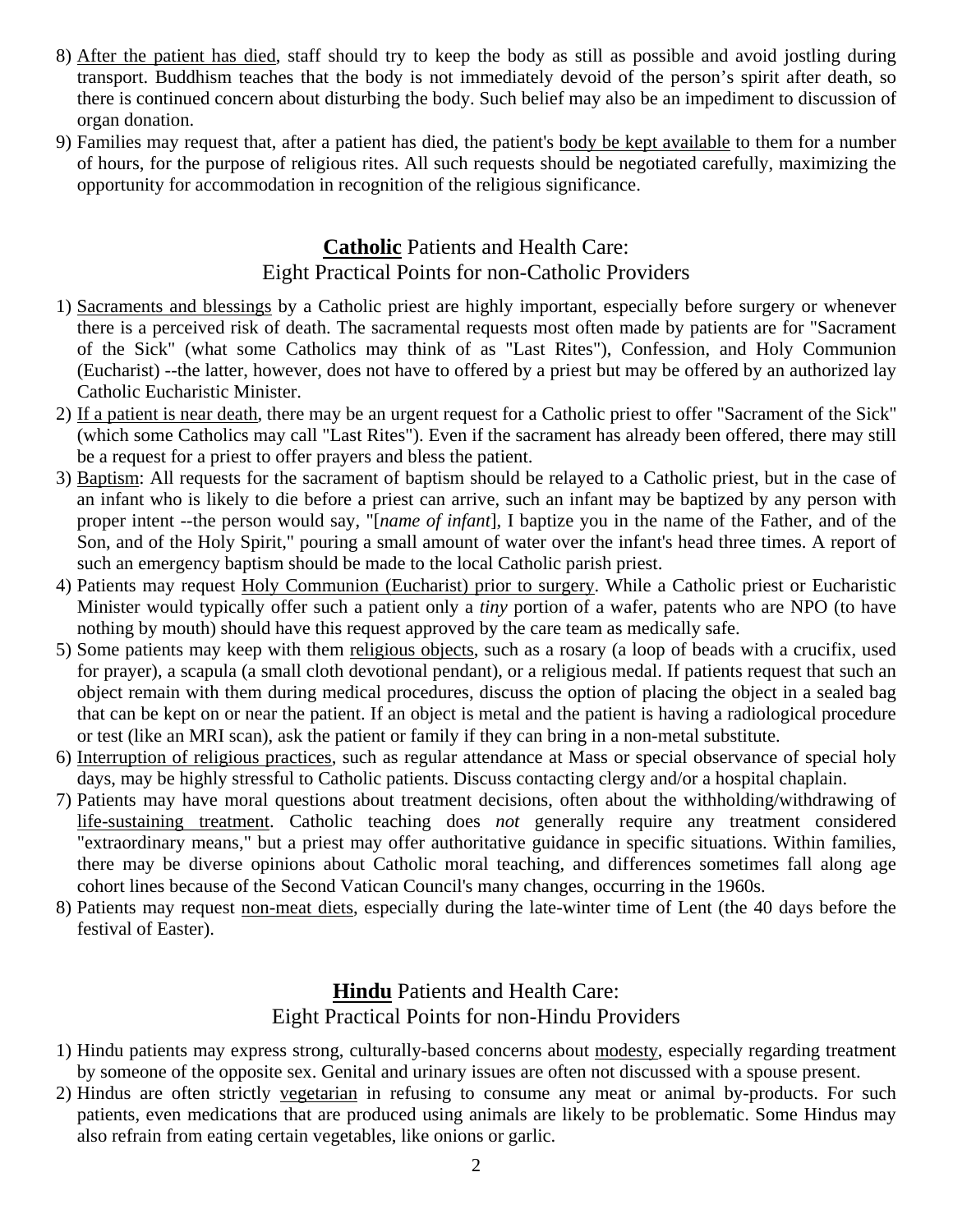- 3) Fasting is a common practice in Hinduism, and patients may wish to discuss the implications here in light of the medical/dietary care plan.
- 4) The act of washing is generally conceived as requiring running water, either from a tap or (poured) from a pitcher. A patient may have a strong desire to wash his/her hands *after* meals.
- 5) For many Hindu patients, there is a cultural norm to use the right hand for "clean" tasks like eating (often without utensils) and their left hand for "unclean" tasks like toileting. Medical and nursing staff should consider this right-left significance before hindering a patient's hand or arm movement in any way. Discuss options with the patient.
- 6) Patients may wear jewelry or adornments that have strong cultural and religious meaning, and staff should not remove these without discussing the matter with the patient or family.
- 7) Hinduism teaches that death is a crucial "transition," with karmic implications. There may be a strong desire that death occur in the home rather then in the hospital. Family may wish a number of pre-death rituals (for example, tying a thread around the person's neck or wrist), and after death they may request to wash the patient's body (done by family members of the same sex as the patient).
- 8) Family may request that there be constant attendance of the deceased's body, and a family member or representative may wish to accompany the body constantly, even to the morgue (where the person may sit outside any restricted area yet relatively near the body).

## **Jehovah's Witness** Patients and Health Care:

#### Seven Practical Points for non-Jehovah's Witness Providers

- 1) The most defining tenant for Jehovah's Witnesses in health care is the strict prohibition (a scriptural injunction) against receiving blood (that is: red blood cells, white blood cells, platelets, or plasma), be it by transfusion (even the transfusion of a patient's stored blood), in medication containing or manufactured using blood products, or in food.
- 2) Some blood *fractions* (such as albumin, immunoglobulin, and hemophiliac preparations) are allowed, but patients are guided by their own conscience.
- 3) Organ donation and transplantation is allowed, but patients are guided by their own conscience.
- 4) Jehovah's Witnesses are usually well prepared to work with health care providers to seek all possible options for treatment that do not conflict with religious concerns. It is very common for adults to carry at all times a card stating religiously-based directives for treatment without blood.
- 5) Contrary to some popular misconceptions, faith-healing is *not* a part of Jehovah's Witness tradition. Prayers are often said for comfort and endurance.
- 6) Jehovah's Witness tradition does not teach that those who die experience an immediate afterlife. It would be *inappropriate to say to the family of a deceased patient anything like, "He's in a better place now."*
- 7) Jehovah's Witnesses do not celebrate birthdays or Christian "popular holidays."

## **Jewish** Patients and Health Care: Eleven Practical Points for non-Jewish Providers

1) Some Jewish patients may strictly observe a rule not to "work" on the Sabbath (from sundown on Friday until sundown on Saturday) or on religious holidays. If so, this religious injunction against "work"—which includes prohibitions against using certain tools or engaging in tasks such as those that initiate the flow of electricity—would be problematic to tasks like writing, flipping a light switch, or pushing buttons to call a nurse, adjust a motorized bed, or operate a patient-controlled analgesia (PCA) pump. Also, the tearing of paper may be considered "work," so roll toilet paper should be replaced with an opened box of individual sheets. Medical procedures should not be scheduled during the Sabbath or religious holidays (unless they are *life-saving*), nor should hospital discharges be planned during such times without the consent of the patient. While these restrictions on "work" are generally associated with Orthodox Judaism, it is possible that they may be important for any Jewish patient.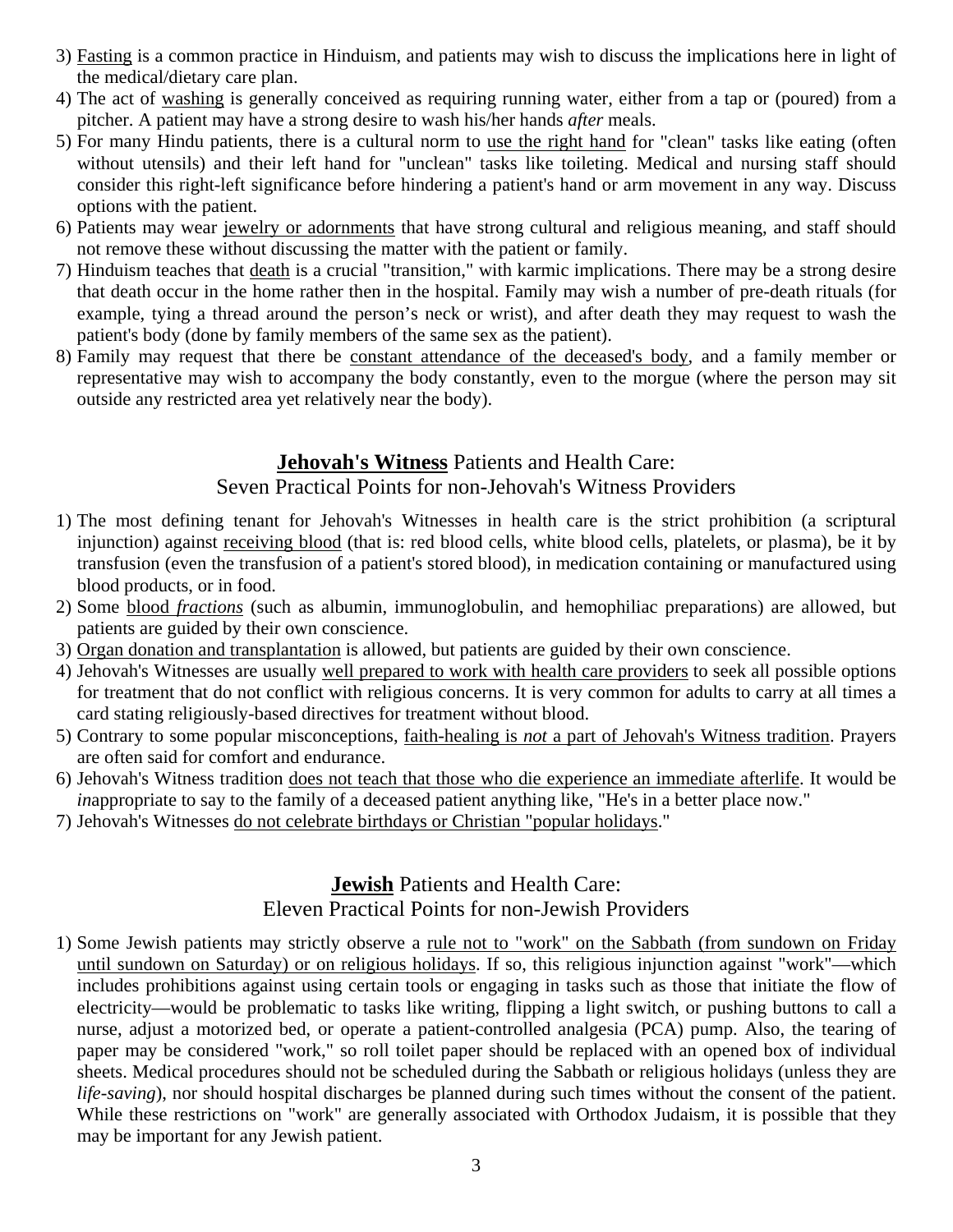- 2) Jewish holidays are usually highly significant for patients, especially Passover in the spring and Rosh Hashannah and Yom Kippur in the fall. These holidays may affect the scheduling of medical procedures and may involve dietary changes (related to a need for special food or to a desire to fast). All Jewish holidays run sundown-to-sundown.
- 3) Jewish patients often request a special "Kosher" diet, in accordance with religious laws that govern the methods of preparation of certain foods (for example, beef) and prohibit certain foods (for example, pork or gelatin) and combinations (for example, beef served with dairy products). During the holiday of Passover, an important distinction is made between food that is merely "Kosher" and that which is specifically "Kosher for Passover." Hand washing before eating may have a religious significance.
- 4) Some Jewish patients may have culturally-based concerns about modesty, especially regarding treatment by someone of the opposite sex. However, Jewish tradition holds the expertise of medical practitioners in high regard, and this fact may assuage concerns about treatment by the opposite sex.
- 5) Questions about the withholding or withdrawing of life-sustaining therapy are deeply debated within Judaism, and some patients or families are strongly opposed to the idea. Family members often wish to consult with a rabbi about the specific circumstances and decisions regarding end-of-life care.
- 6) After a patient has died, Jewish tradition directs that burial happen quickly and that there be no autopsy (though there is acceptance when autopsy is deemed necessary, such as by a mandate from the Medical Examiner). Also, the family may request that a family member or representative *constantly accompany* the body in the hospital, even to the morgue (where the person may sit outside any restricted area yet relatively near the body), to say prayers and read psalms.
- 7) There may be a request that amputated limbs be made available for burial. Details should be arranged through the patient's/family's funeral home.
- 8) Jewish religious laws pose a complex set of restrictions that can affect medical decisions, and patients or family members may request to speak with a rabbi to determine the moral propriety of any particular decision. Exceptions are often made to the normal application of the religious laws when an action is understood in terms of "*saving a life*," such as with emergency surgery during the Sabbath or (potentially) in the case of organ donation. The value of "*saving a life*" is held in extremely high regard in Jewish tradition.
- 9) It is common for Jewish patients to wear a *yarmulke* or *kippah* (skull cap), especially for prayer, but some people may wish to keep them on at all times. Patients or family members may also wear prayer shawls and use *phylacteries* (two small boxes containing scriptural verses and having leather straps, worn on the forehead and forearm during prayer). There may be a request that at least ten people (a *minyan*) be allowed in the patient's room for prayer.
- 10) A Jewish person need not be religious to be "Jewish," and such non-religious patients may observe Jewish religious traditions for cultural reasons.
- 11) The word "Jew" is commonly used within Jewish culture, but non-Jews should be mindful of its complex historical connotations by which it can sometimes carry a harsh tone when spoken by non-Jews.

# **Muslim** Patients and Health Care:

#### Twelve Practical Points for non-Muslim Providers

- 1) Muslim patients may express strong, religiously/culturally-based concerns about modesty, especially regarding treatment by someone of the opposite sex. A Muslim woman may need to cover her body *completely* and should always be given time and opportunity to do so before anyone enters her room. Women may also request that a family member be present during an exam and may desire to keep on her clothes during an exam if at all possible. Muslim men may find examination by a woman to be extremely challenging. Nudity is emphatically discouraged. There should be no casual physical contact by non-family members of the opposite sex (such as shaking hands). Some Muslims may avoid eye-contact as a function of modesty.
- 2) Muslims may specifically request a diet in accordance with religious laws for "Halal" food, though many Muslims simply opt for a vegetarian diet as a quiet way to avoid religious prohibitions against such things as